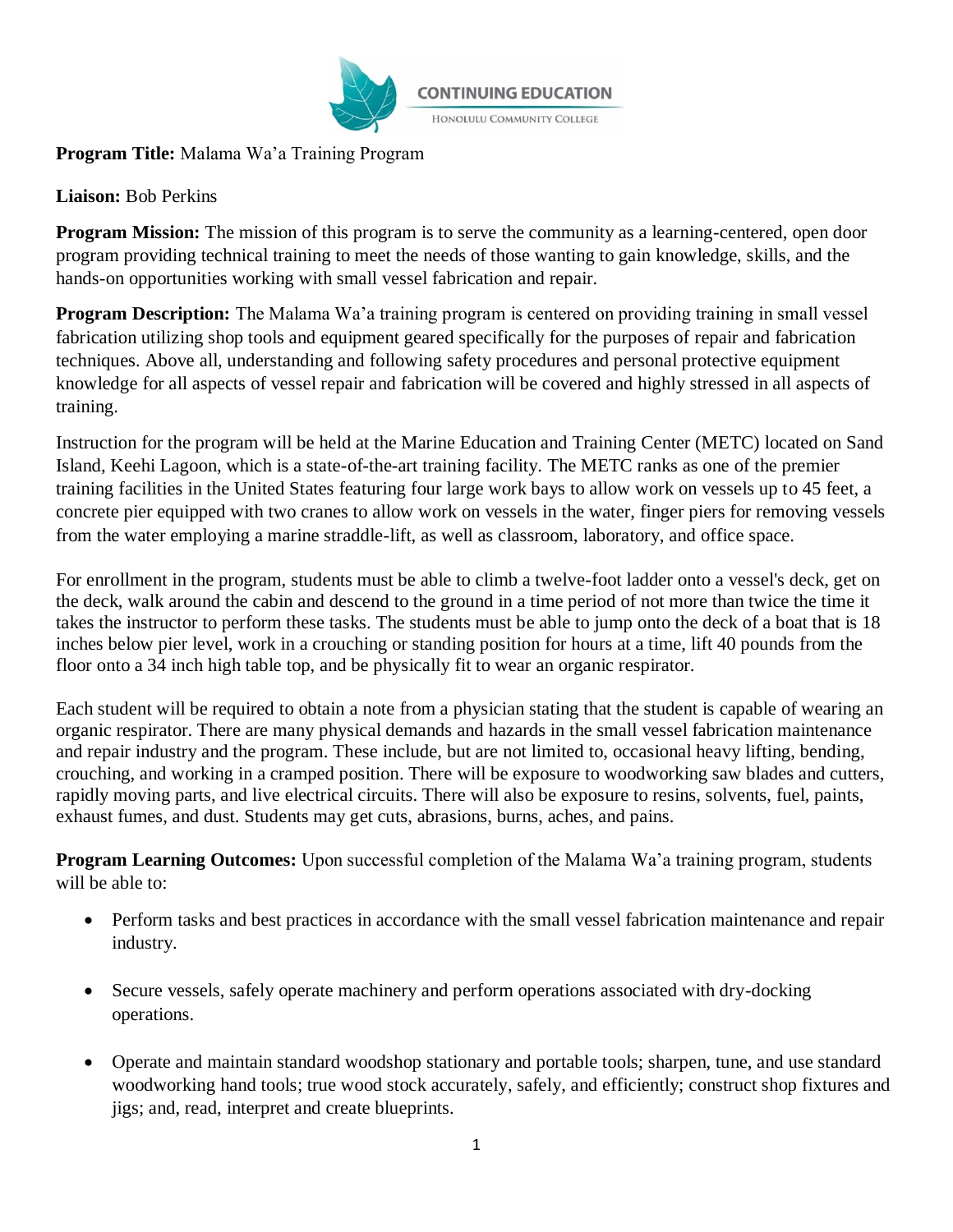- Identify a variety of composite materials, formulate laminate schedules and demonstrate proficiency in laminating techniques, perform standard composite quality control tests, practice quality assurance and safety, and utilize the practical principles of composite-resin chemistry.
- Perform pre-paint preparation and procedures, understand air compressor requirements, utilize common coating application systems, techniques and equipment, and understand and employ multi-component paint systems.
- Present a systematic approach to surveying damaged vessels and be able to execute repairs.

**Program Requirements:** The following courses are required for this training program:

## **Course Title:** Portable Hand Tools and Machinery

**Course Description:** This course provides an introduction to hand tools and machinery used in the marine industry. The proper use of machinery such as a hydraulic prop and bearing remover, bead blaster and sandblaster will be demonstrated and practiced. The following woodworking tools will be introduced and utilized in class: table saw, band saw, power hand planer, and drill press. Hands-on training is emphasized. The proper utilization, safety procedures, and care of tools will be stressed. Classroom instruction and tasks performed will be in accordance with standard industry best practices. This course includes forklift training and certification, as well as utilizing related heavy equipment tailored for the maritime industry.

**Course Hours:** 60 **Number of Meetings:** 20

**Course Days and Dates:** Wednesdays and Saturdays; August 14, 17, 21, 24, 28, 31, September 4, 7, 11, 14, 18, 21, 25, 28, October 2, 5, 9, 12, 16, 19, 2019

**Course Times:** Wednesdays: 5:00 PM – 8:00 PM; Saturdays: 9:00 AM – 12:00 PM

**Course Cost: Introductory Price:** \$185/person **Regular Price:** \$895/person

#### **Course Title:** Woodworking

**Course Description:** This course covers the safe and proper use of power and hand woodworking tools. Procedures for sharpening, maintenance, and adjustment of tools are stressed. Rough wood stock is milled and the fabrication of proper wood joints is stressed. Instruction is also provided in the survey and repair of the wooden components of a vessel. Classroom instruction and tasks performed will be in accordance with standard industry best practices.

**Course Hours:** 90 **Number of Meetings:** 30

**Course Days and Dates:** Wednesdays and Saturdays; October 23, 26, 30, November 2, 6, 9, 13, 16, 20, 23, December 4, 7, 11, 14, 18, 21, 2019, January 8, 11, 15, 18, 22, 25, 29, February 1, 5, 8, 12, 15, 19, 22, 2020 **No class meetings on November 27, 30, December 25, 28, 2019, January 1, 4, 2020**

**Course Cost: Introductory Price:** \$195/person **Regular Price:** \$1395/person